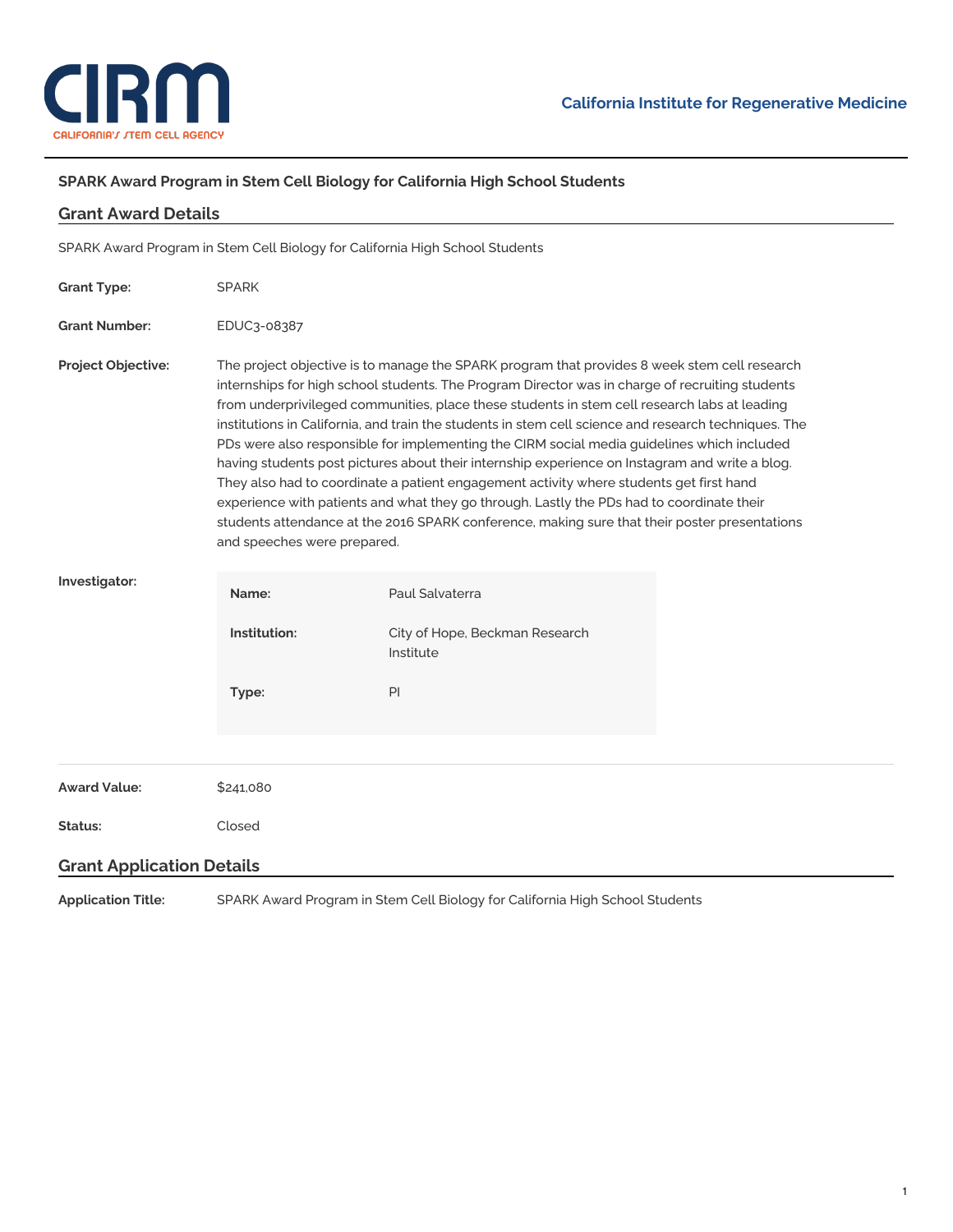**Public Abstract:** We propose a CIRM SPARK Award program that builds on our existing summer research program for undergraduate and high school students by offering additional elements tailored to SPARK Award students, including: : (a) a lecture series highlighting local investigators and ethical issues surrounding research on stem cells, (b) workshops to assist with their personal and professional development, (c) an introductory class on Stem Cells and their potential as therapeutics, (d) an opportunity to participate in donor recruitment activities in our blood, platelet and marrow donation group.

> The CIRM SPARK Award program will allow promising students to participate directly with evidence-based stem cell research at an early time in their scientific development. The best way to learn about biomedical research is to actually do it. This early experience in authentic stem cell based biomedical research will not only broaden their general education in science but also serve to stimulate students to consider career opportunities in stem cell biomedicine. Nearly all of our previous CIRM Creativity Award students who are now applying or attending college have chosen to focus on scientific degree programs, many with an eye towards biomedical research careers. We believe that a new cohort of CIRM SPARK students will also be inspired and educated by our program. Even for the few who do not directly go into biomedicine, the knowledge they gain from our program in the ethics and therapeutic potential of stem cells will make them especially well informed citizens with a deep appreciation of the field. Some will perhaps become effective advocates for future stem cell based medical advances.

> We encourage all stem cell researchers on campus to consider mentoring a SPARK student. We have a rich diversity of stem cell research on campus spanning the range form understanding and treating many types of cancer, diabetes and Alzheimer's disease. We are now organizing a Stem Cell Institute on campus to better coordinate current research programs and also to significantly expand efforts in stem cell based biomedicine. Unusually, we also encouraged non-traditional stem cell labs to consider either beginning a new stem cell project or initiating a collaboration in this area. Remarkably previous CIRM students even seemed to facilitate these efforts by "piloting" the science. We thus expect similar results with the SPARK program.